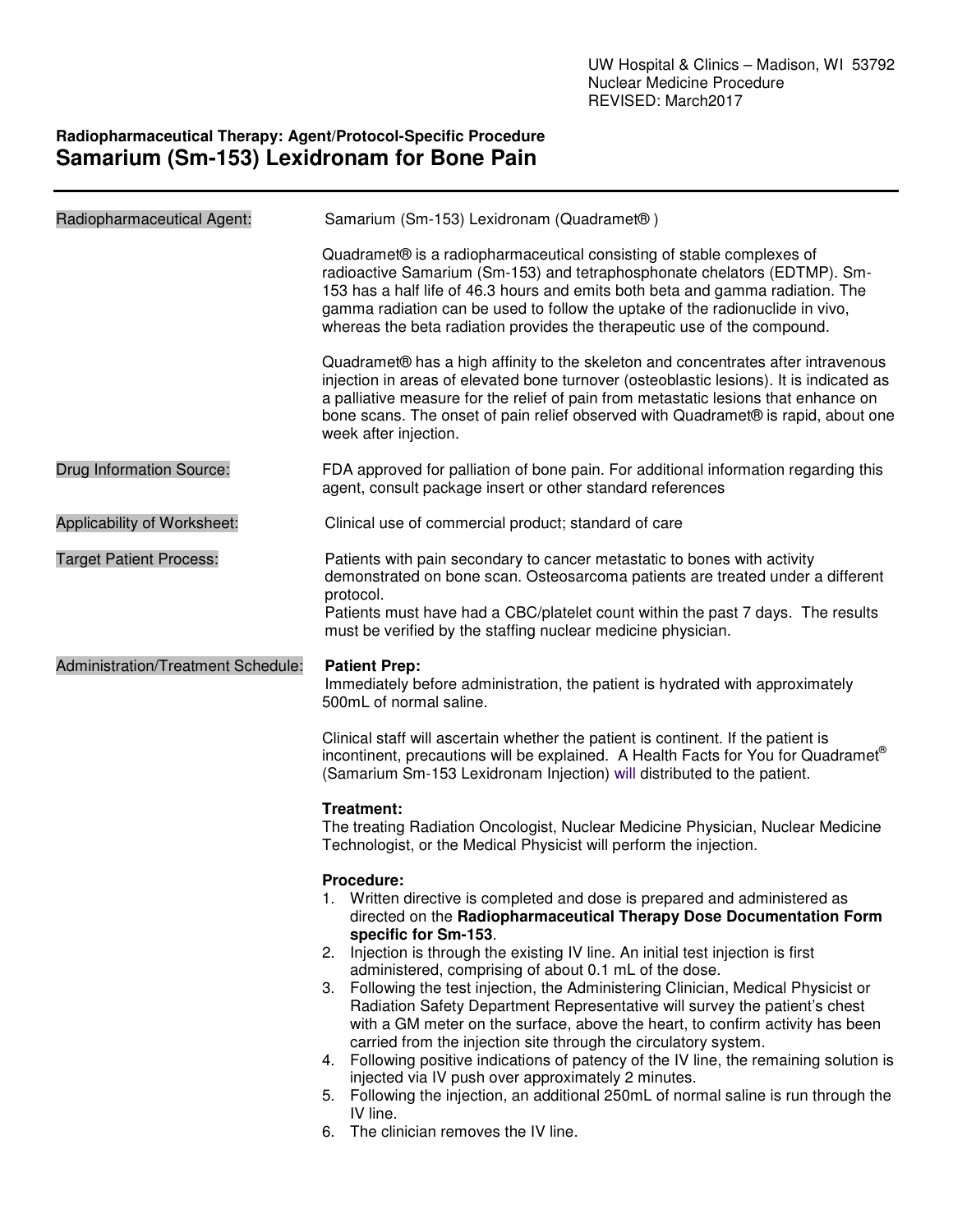|                                   | Measurement of the exposure rate from the patient is made with a GM meter at 1<br>meter. Patients with exposure rates less than 0.3 mSv/h (30 mR/h) at 1 meter, or<br>patients receiving less than 700 mCi may be released. If patients has exposures<br>above 0.05 mSv/h (5 mR/h) will receive instruction on radiation precautions.<br>(Appendix A)                                                                                                                                                                                                                                                                                                                                                                                                                                                                                                                                           |
|-----------------------------------|-------------------------------------------------------------------------------------------------------------------------------------------------------------------------------------------------------------------------------------------------------------------------------------------------------------------------------------------------------------------------------------------------------------------------------------------------------------------------------------------------------------------------------------------------------------------------------------------------------------------------------------------------------------------------------------------------------------------------------------------------------------------------------------------------------------------------------------------------------------------------------------------------|
| Dose Range:                       | Actual body weight is used for all calculations.                                                                                                                                                                                                                                                                                                                                                                                                                                                                                                                                                                                                                                                                                                                                                                                                                                                |
|                                   | Routine use - not concurrent with external beam radiotherapy:                                                                                                                                                                                                                                                                                                                                                                                                                                                                                                                                                                                                                                                                                                                                                                                                                                   |
|                                   | 1 mCi/kg<br>Treatment may be repeated contingent on blood counts and other therapies given                                                                                                                                                                                                                                                                                                                                                                                                                                                                                                                                                                                                                                                                                                                                                                                                      |
|                                   | Fractionated -concurrent with external beam radiotherapy:<br>$0.25$ mCi/kg                                                                                                                                                                                                                                                                                                                                                                                                                                                                                                                                                                                                                                                                                                                                                                                                                      |
|                                   | Treatments may be repeated three times or more depending on the patient's<br>response to treatment and blood counts, as determined by Physician.                                                                                                                                                                                                                                                                                                                                                                                                                                                                                                                                                                                                                                                                                                                                                |
| <b>Scheduling Procedures:</b>     | For Radiation Oncology Patients: Radiation Oncology clinic staff will contact<br>Nuclear Pharmacy staff via phone, email or in person to confirm drug availability. At<br>least 48 hours advanced notice is required. Radiation Oncology clinic staff will<br>hand deliver the Written Directive to the Nuclear Pharmacy for ordering. Nuclear<br>Medicine scheduling is not involved.                                                                                                                                                                                                                                                                                                                                                                                                                                                                                                          |
|                                   | For Nuclear Medicine Patients: Oncology Clinic schedulers will contact the<br>Nuclear Medicine scheduling staff with a request for a Samarium-153 therapy. The<br>Nuclear Medicine schedulers will record information on a Nuclear Medicine<br>Scheduling Sheet, deliver it to the Lead Nuclear Medicine Technologists' Work<br>Room (E1/389), and notify the Lead Nuclear Medicine Technologist that the form is<br>there. Upon receipt of the Nuclear Medicine Scheduling Sheet, the Lead Nuclear<br>Medicine Technologist will attach the written Directive and deliver to Nuclear<br>Medicine Staff Physician for approval. After approval, the Nuclear Pharmacy is<br>contacted to check availability of drug. The Lead Nuclear Medicine Technologist<br>will then contact a Lead Scheduler to schedule the therapy. The ordering clinic will<br>then be contacted with the date and time. |
| Written Directive and Validation: | Authorized User will determine the appropriateness of the therapy based on the<br>clinical presentation, perform the necessary calculations, and complete the written<br>directive as instructed on the Radiopharmaceutical Therapy Dose<br>Documentation Form specific for Sm-153; no additional procedures required.                                                                                                                                                                                                                                                                                                                                                                                                                                                                                                                                                                          |
| Drug Procurement/Preparation:     | Upon receipt of written directive, the Nuclear Pharmacy staff will order the<br>radionuclide.from Cardinal Health via the phone. The product will arrive at the<br>radiopharmacy, via Cardinal Health Madison as a unit dose. Verify with the<br>manufacturer availability and day of delivery.                                                                                                                                                                                                                                                                                                                                                                                                                                                                                                                                                                                                 |
|                                   |                                                                                                                                                                                                                                                                                                                                                                                                                                                                                                                                                                                                                                                                                                                                                                                                                                                                                                 |

Cardinal Health 153 East Badger Road Madison, WI 53713 608-270-2670 FAX 608-270-3572

Orders must be placed at least 48 hours in advance, and are subject to availability. Cancellations are guaranteed to be reimbursed only if Cardinal Health has not received the Quadramet® from the vendor, usually 24-48 hours prior to the day of administration. Reimbursement may occur if Cardinal Health can obtain a refund from the vendor, or can sell the dose to another customer.